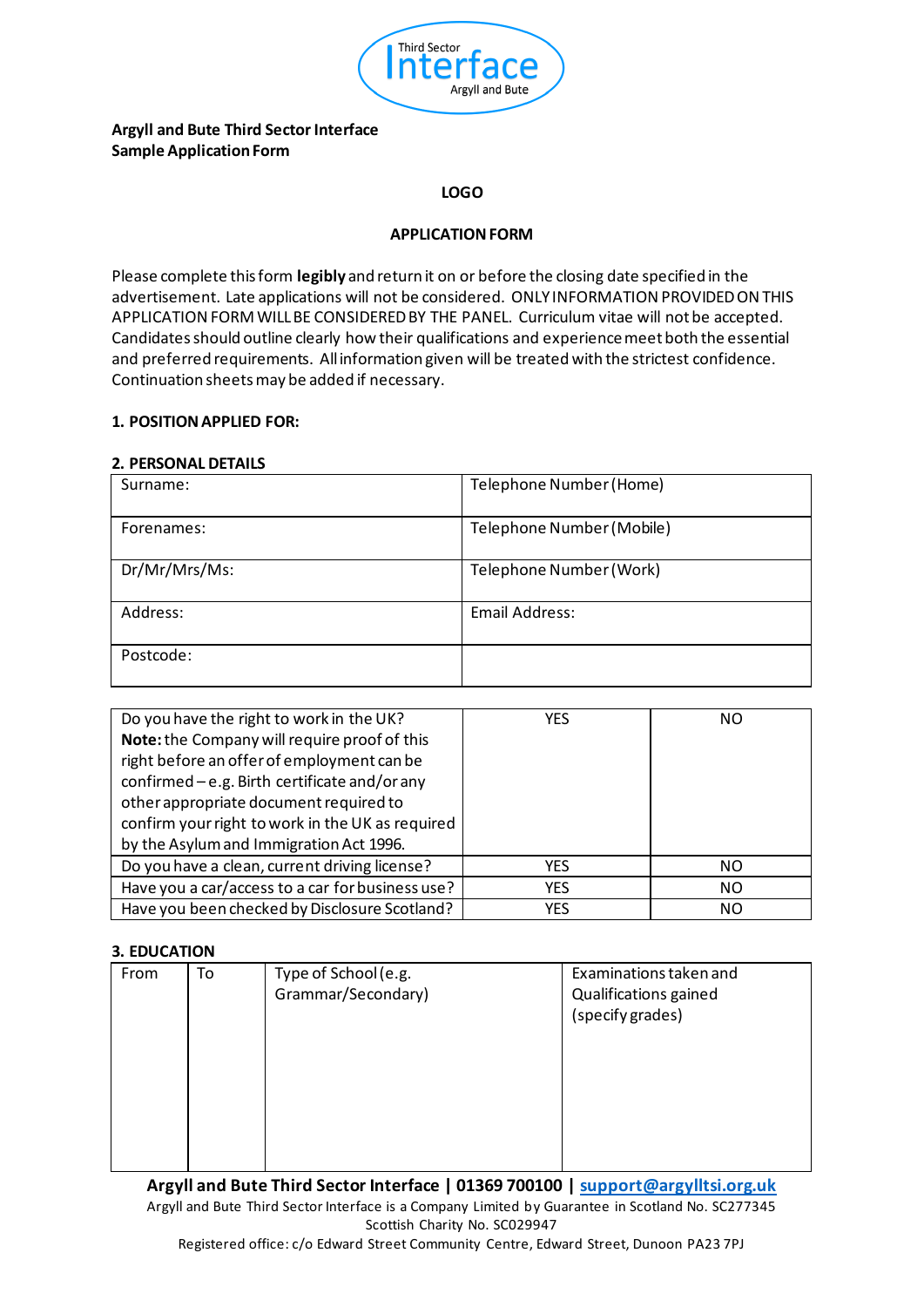

### **Argyll and Bute Third Sector Interface Sample Application Form FURTHER/HIGHER EDUCATION**

| From | To | Name if Institution (state if full or part<br>time) | Subjects taken and Qualifications<br>gained<br>(specify grades or degree class<br>obtained) |
|------|----|-----------------------------------------------------|---------------------------------------------------------------------------------------------|
|      |    |                                                     |                                                                                             |

## **5. MEMBERSHIP OF PROFESSIONAL ORGANISATIONS**

| Date Joined | Institute/Organisation | Grade of Membership (where<br>appropriate) |
|-------------|------------------------|--------------------------------------------|
|             |                        |                                            |

# **6. EMPLOYMENT RECORD (Please list chronologically, starting with current or last employer)**

| Name and Address of<br><b>Employer and Nature</b> | From: | Job Title:                | Final Salary and<br>Reason for Leaving |
|---------------------------------------------------|-------|---------------------------|----------------------------------------|
| of Business                                       | To:   | Job                       |                                        |
|                                                   |       | Function/Responsibilities |                                        |
|                                                   |       |                           |                                        |
|                                                   |       |                           |                                        |
|                                                   |       |                           |                                        |
|                                                   |       |                           |                                        |
|                                                   |       |                           |                                        |
|                                                   |       |                           |                                        |
|                                                   |       |                           |                                        |
|                                                   |       |                           |                                        |
|                                                   |       |                           |                                        |
|                                                   |       |                           |                                        |

### **7. TRAINING**

Details of training courses attended and awards achieved, including dates, if appropriate

**Argyll and Bute Third Sector Interface | 01369 700100 | support@argylltsi.org.uk** Argyll and Bute Third Sector Interface is a Company Limited by Guarantee in Scotland No. SC277345 Scottish Charity No. SC029947

Registered office: c/o Edward Street Community Centre, Edward Street, Dunoon PA23 7PJ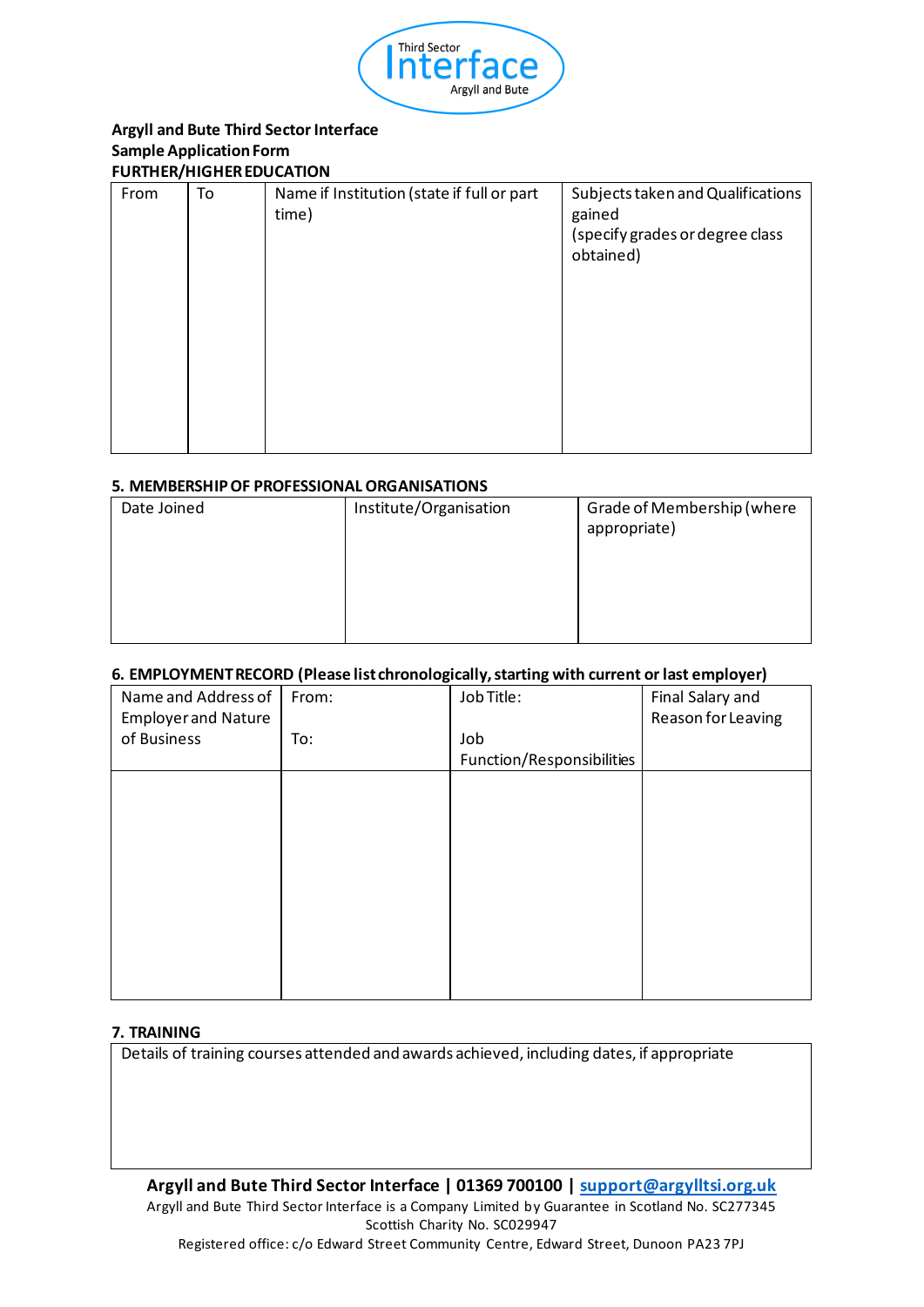

# **Argyll and Bute Third Sector Interface Sample Application Form**

#### **8. SUITABILITY FOR THIS POSITION**

Please tell us why you wish to work with children.

## **9. EXPERIENCE**

Please detail any training, work paid or voluntary you have undertaken or been involved in which is relevant to this position

**Argyll and Bute Third Sector Interface | 01369 700100 | support@argylltsi.org.uk** Argyll and Bute Third Sector Interface is a Company Limited by Guarantee in Scotland No. SC277345 Scottish Charity No. SC029947 Registered office: c/o Edward Street Community Centre, Edward Street, Dunoon PA23 7PJ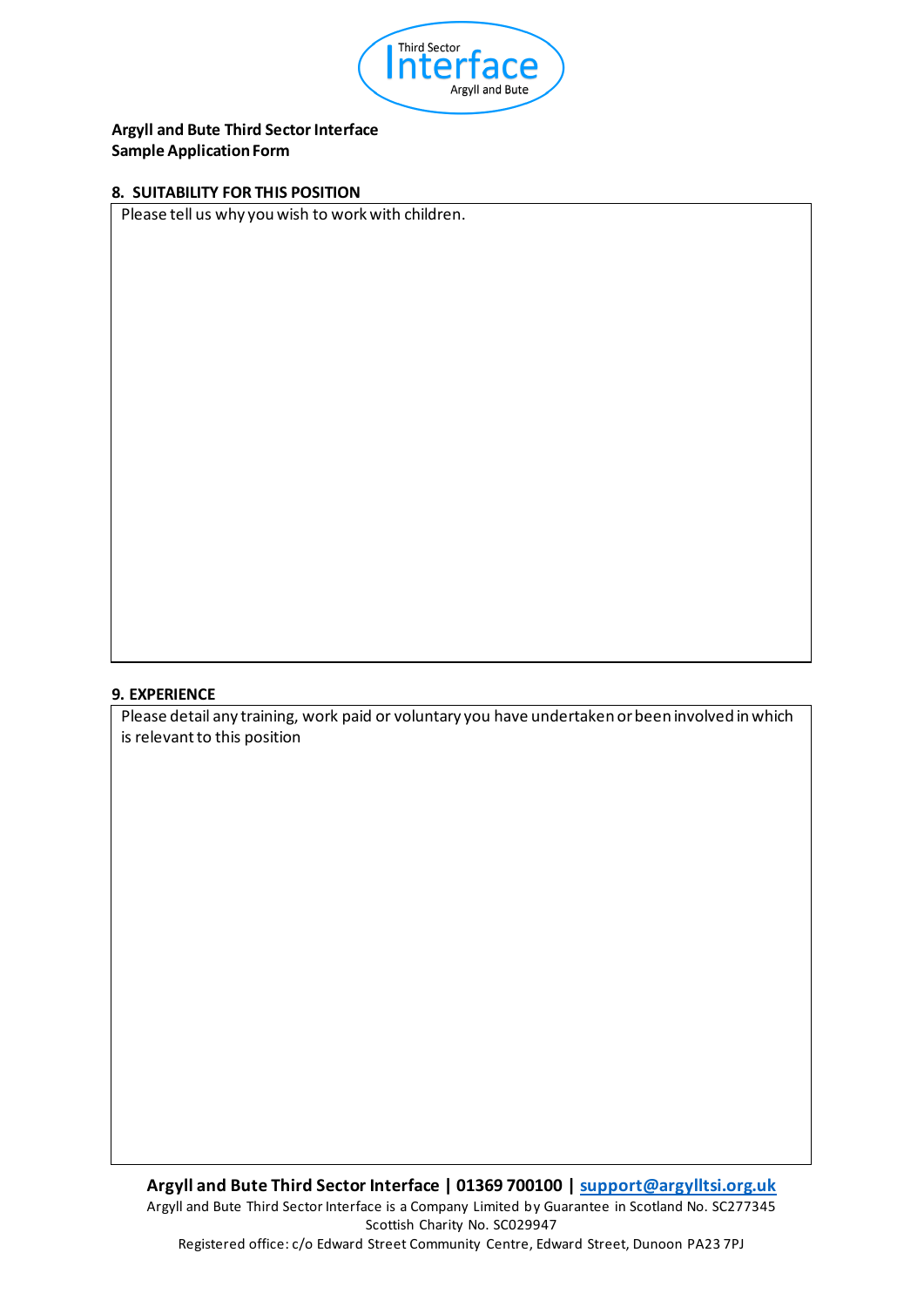

## **Argyll and Bute Third Sector Interface Sample Application Form 10. ABILITIES, SKILLS AND KNOWLEDGE**

Please use this section to tell us the kind of attributes you could bring to the team and the reasons why you think that this role would be suited to you (NB this should include examples of how you meet the person specification):